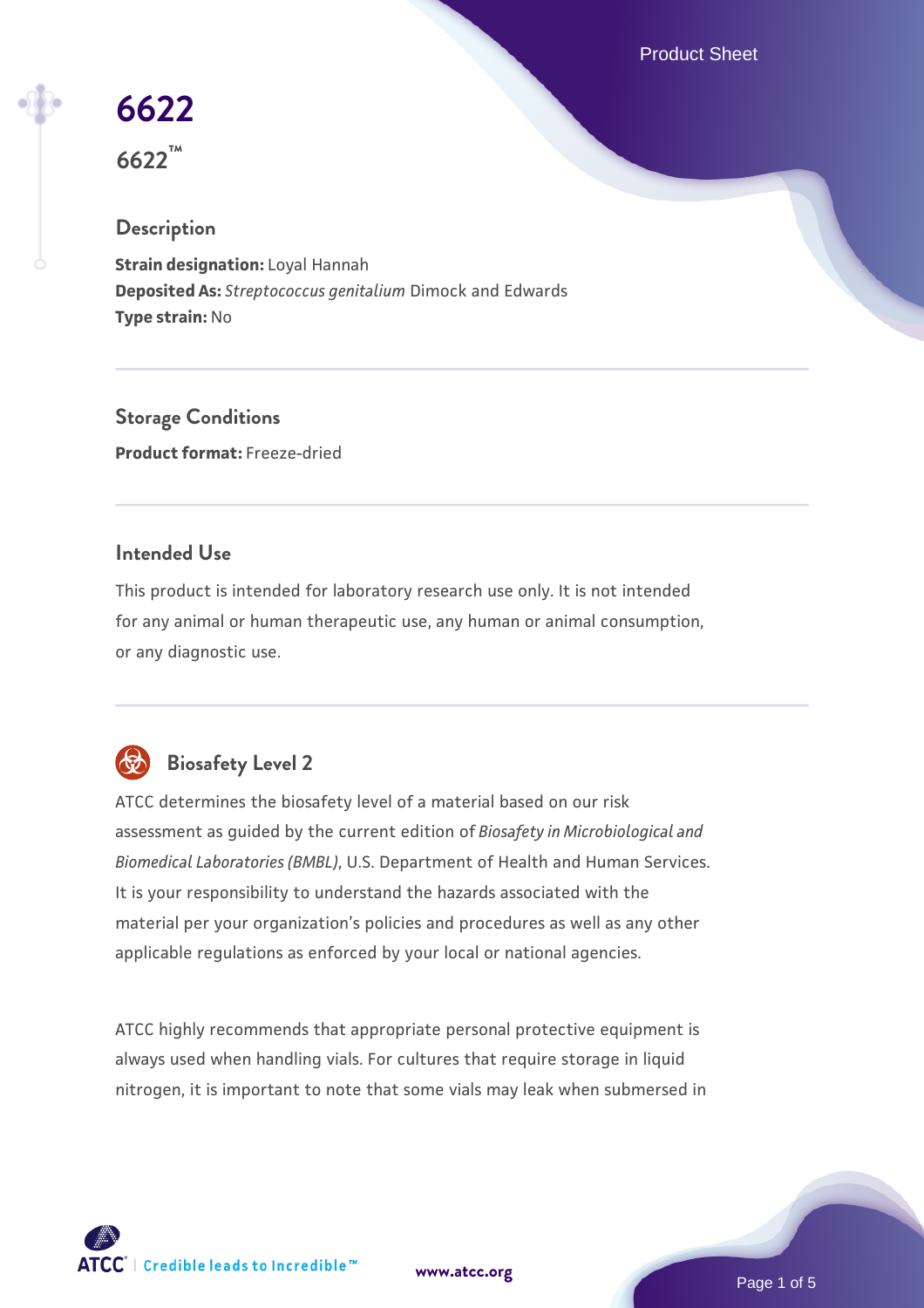**[6622](https://www.atcc.org/products/6622)** Product Sheet

liquid nitrogen and will slowly fill with liquid nitrogen. Upon thawing, the conversion of the liquid nitrogen back to its gas phase may result in the vial exploding or blowing off its cap with dangerous force creating flying debris. Unless necessary, ATCC recommends that these cultures be stored in the vapor phase of liquid nitrogen rather than submersed in liquid nitrogen.

# **Certificate of Analysis**

For batch-specific test results, refer to the applicable certificate of analysis that can be found at www.atcc.org.

#### **Growth Conditions**

**Medium:**  [ATCC Medium 4: Rabbit blood Medium](https://www.atcc.org/-/media/product-assets/documents/microbial-media-formulations/4/atcc-medium-0004.pdf?rev=c76fa526d381497695ce581b483e9720) **Temperature:** 37°C

# **Material Citation**

If use of this material results in a scientific publication, please cite the material in the following manner: 6622 (ATCC 6622)

#### **References**

References and other information relating to this material are available at www.atcc.org.



**[www.atcc.org](http://www.atcc.org)**

Page 2 of 5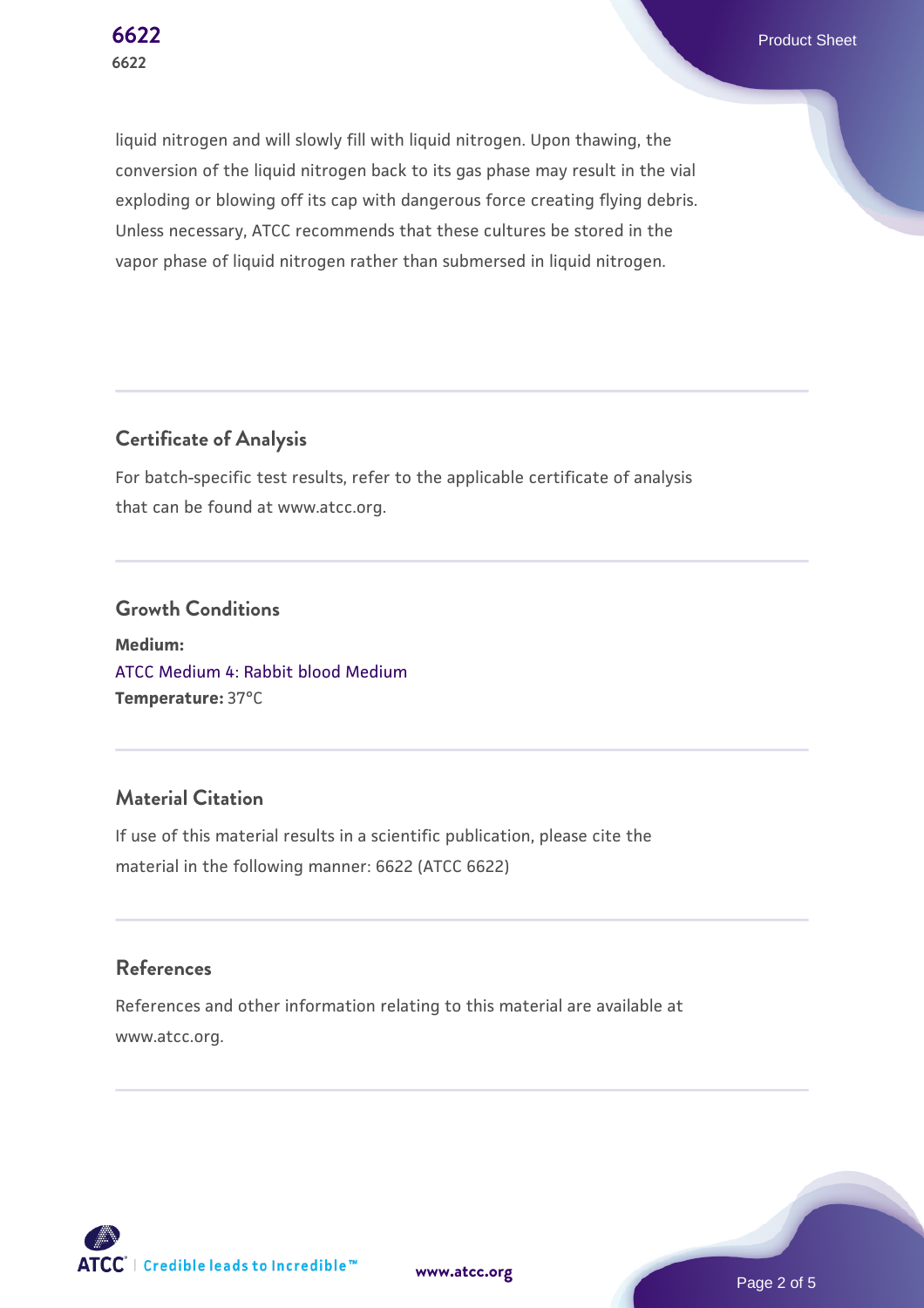#### **Warranty**

The product is provided 'AS IS' and the viability of ATCC® products is warranted for 30 days from the date of shipment, provided that the customer has stored and handled the product according to the information included on the product information sheet, website, and Certificate of Analysis. For living cultures, ATCC lists the media formulation and reagents that have been found to be effective for the product. While other unspecified media and reagents may also produce satisfactory results, a change in the ATCC and/or depositor-recommended protocols may affect the recovery, growth, and/or function of the product. If an alternative medium formulation or reagent is used, the ATCC warranty for viability is no longer valid. Except as expressly set forth herein, no other warranties of any kind are provided, express or implied, including, but not limited to, any implied warranties of merchantability, fitness for a particular purpose, manufacture according to cGMP standards, typicality, safety, accuracy, and/or noninfringement.

#### **Disclaimers**

This product is intended for laboratory research use only. It is not intended for any animal or human therapeutic use, any human or animal consumption, or any diagnostic use. Any proposed commercial use is prohibited without a license from ATCC.

While ATCC uses reasonable efforts to include accurate and up-to-date information on this product sheet, ATCC makes no warranties or representations as to its accuracy. Citations from scientific literature and patents are provided for informational purposes only. ATCC does not warrant that such information has been confirmed to be accurate or complete and the customer bears the sole responsibility of confirming the accuracy and completeness of any such information.

This product is sent on the condition that the customer is responsible for and assumes all risk and responsibility in connection with the receipt, handling,

**[www.atcc.org](http://www.atcc.org)**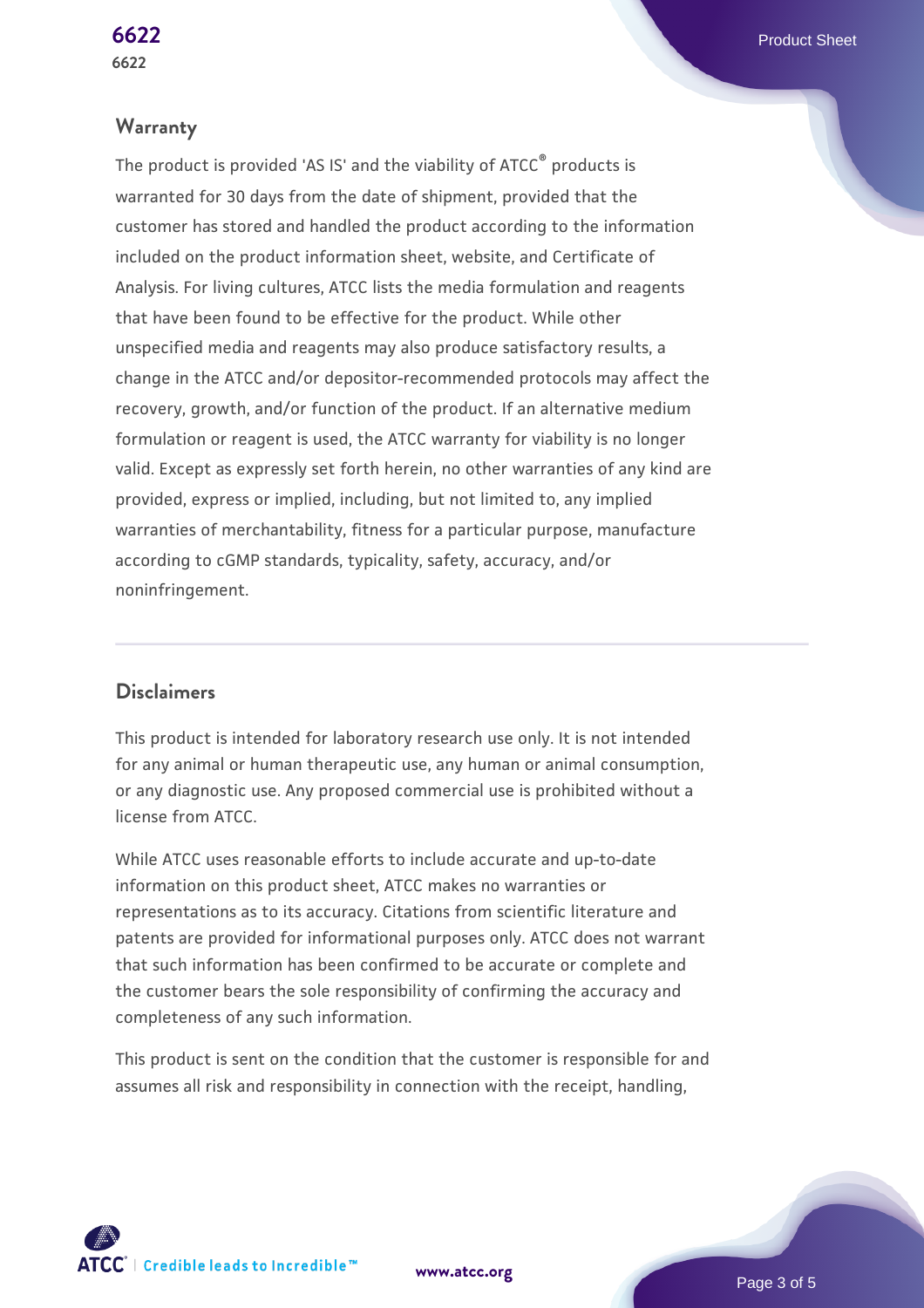storage, disposal, and use of the ATCC product including without limitation taking all appropriate safety and handling precautions to minimize health or environmental risk. As a condition of receiving the material, the customer agrees that any activity undertaken with the ATCC product and any progeny or modifications will be conducted in compliance with all applicable laws, regulations, and guidelines. This product is provided 'AS IS' with no representations or warranties whatsoever except as expressly set forth herein and in no event shall ATCC, its parents, subsidiaries, directors, officers, agents, employees, assigns, successors, and affiliates be liable for indirect, special, incidental, or consequential damages of any kind in connection with or arising out of the customer's use of the product. While reasonable effort is made to ensure authenticity and reliability of materials on deposit, ATCC is not liable for damages arising from the misidentification or misrepresentation of such materials.

Please see the material transfer agreement (MTA) for further details regarding the use of this product. The MTA is available at www.atcc.org.

#### **Copyright and Trademark Information**

© ATCC 2021. All rights reserved.

ATCC is a registered trademark of the American Type Culture Collection.

## **Revision**

This information on this document was last updated on 2021-05-19

## **Contact Information**

ATCC 10801 University Boulevard Manassas, VA 20110-2209 USA